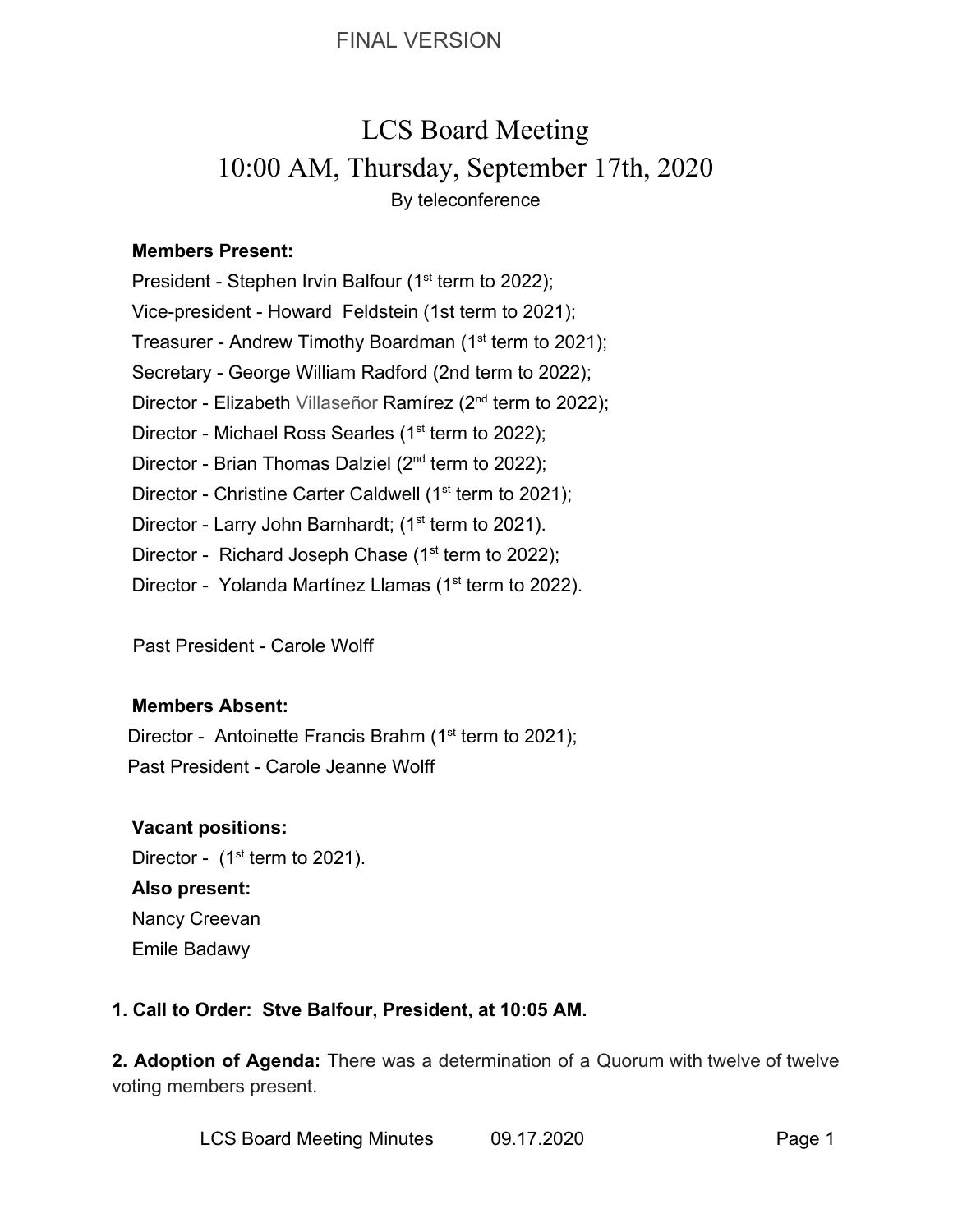M/S/C George Radford/Howard Feldstien to approve the September 17th, 2020 agenda. The Board unanimously approved.

#### **3. President's Report: Steve Balfour**

The search for the new Executive Director is underway. A search committee has been constituted to interview and recommend to the Board qualified candidates.

Normal agenda items have been minimized or deferred to next month's meeting to allow time for a virtual Board retreat titled "Keeping the Ship Afloat".

#### **4. Secretary's Report:** George Radford

- **Approval of the August 13th, 2020 Minutes:** M/S/C Tim Boardman/Howard Feldstein to approve the minutes of the August 13th, 2020 Board meeting. The Board unanimously approved. **Motion Carried.**
- **● Approval of the August 26th, 2020 Special Board Meeting Minutes:** M/S/C Tim Boardman/Howard Feldstein to approve the minutes of the August 26th, 2020 Board meeting. The Board unanimously approved. **Motion Carried.**
- The AGM Minutes of August 20, 2020 have been translated and are under review for errors/omissions.

#### **5. Executive Director's Report - August, 2020. Steven Balfour**

- Gary Freshley has resigned his position in the IT team. LCS desperately needs qualified IT volunteers.
- Membership stands at 1,810 at the end of August. The January 2020 figure was 2,608.
- Implementation of the Stripe payment processing feature is now in the hands of Chuck Ball, the LCS webmaster.
- Open Circle will re-open November 1st using the lawn area beside the Gazebo. A reservation system is being used to limit attendance to 72 individuals so safety protocols can be followed.
- The Campus will reopen Monday September 21st. Board volunteers are needed to act as Greeters at the two entry gates.
- Five restaurants have applied to provide restaurant services on the Campus. The successful applicant should be known very shortly.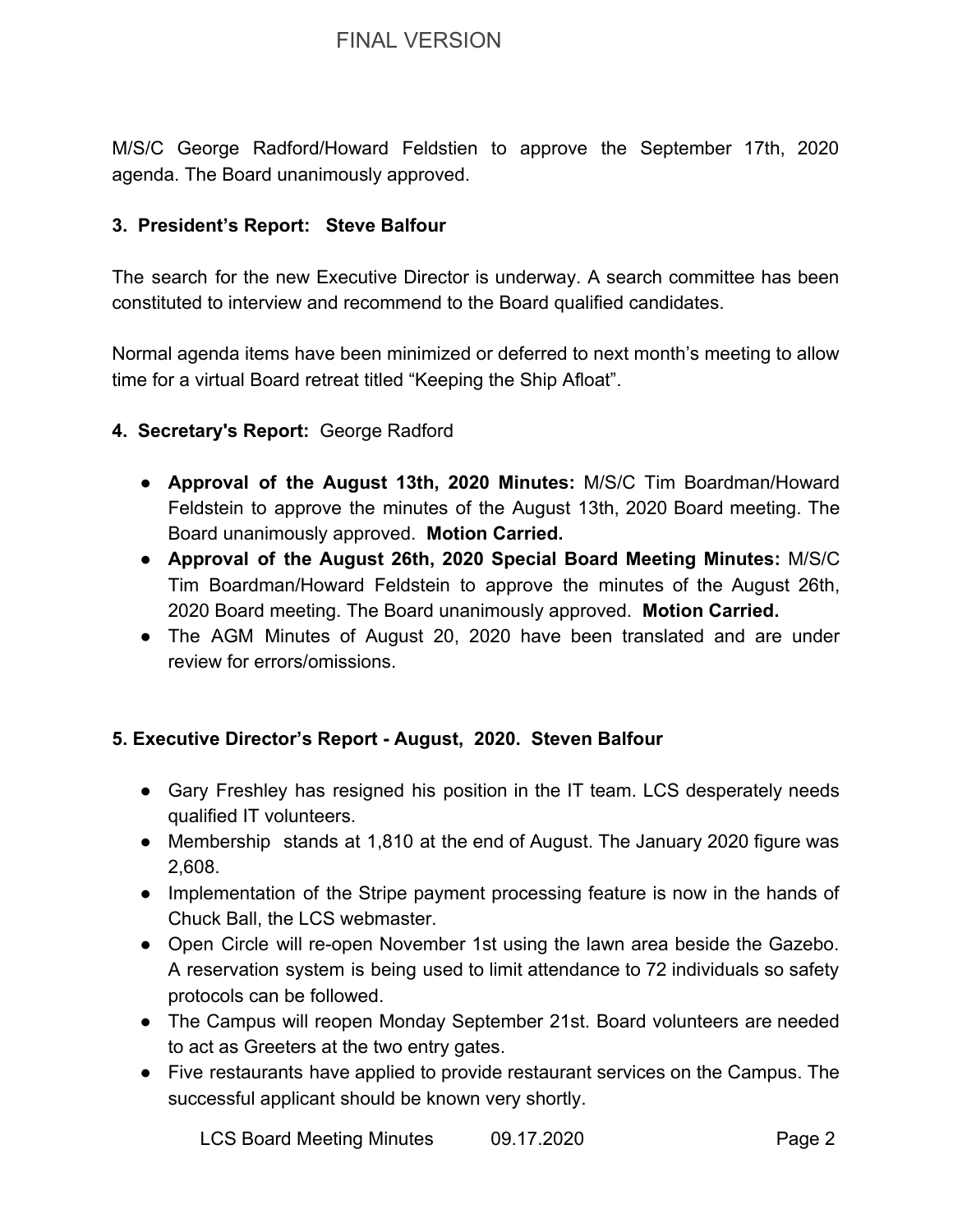- **6. Treasurer's report:** Tim Boardman, Treasurer.
	- **●** The official reports are delayed by the illness of a staff member
	- **●** Unrestricted donations stand at \$854 thousand pesos at the end of August
	- **●** Revenue for the month was approximately \$300 thousand pesos, including \$85 thousand in donations and \$35 thousand from programs.

# **8. Standing Committee Reports:**

● **Audit Committee**: Brian Dalziel, Chairperson.

[https://docs.google.com/document/d/19fNuuoguKq0VyKlhVeBRfbVM1YCvsFG1gdcOB](https://docs.google.com/document/d/19fNuuoguKq0VyKlhVeBRfbVM1YCvsFG1gdcOBUVYNag/edit) [UVYNag/edit](https://docs.google.com/document/d/19fNuuoguKq0VyKlhVeBRfbVM1YCvsFG1gdcOBUVYNag/edit)

- **● Motion;**
	- Brian Dalziel moved that the policies developed by the Audit Committee addressing Complaint Arbitration be approved by the Board. M/S/C George Radford. Unanimous approval.
- **Motion carried.**
- ● **Campus Committee:** Howard Feldstein, Chairperson.
	- **● Motion;**
		- Howard Feldstien moved that Lic. Spencer McMullen be appointed to represent the LCS in the probate of donated property. M/S/C George Radford. Discussion. Unanimous approval.
	- **Motion carried.**
- **Community Committee:** Larry Barnhardt. Chairperson. Report held for October

meeting.

- **Program Committee**: Report held for October meeting.
- **Fund) Development Committee** George Radford, Chairperson. Report held for October meeting.